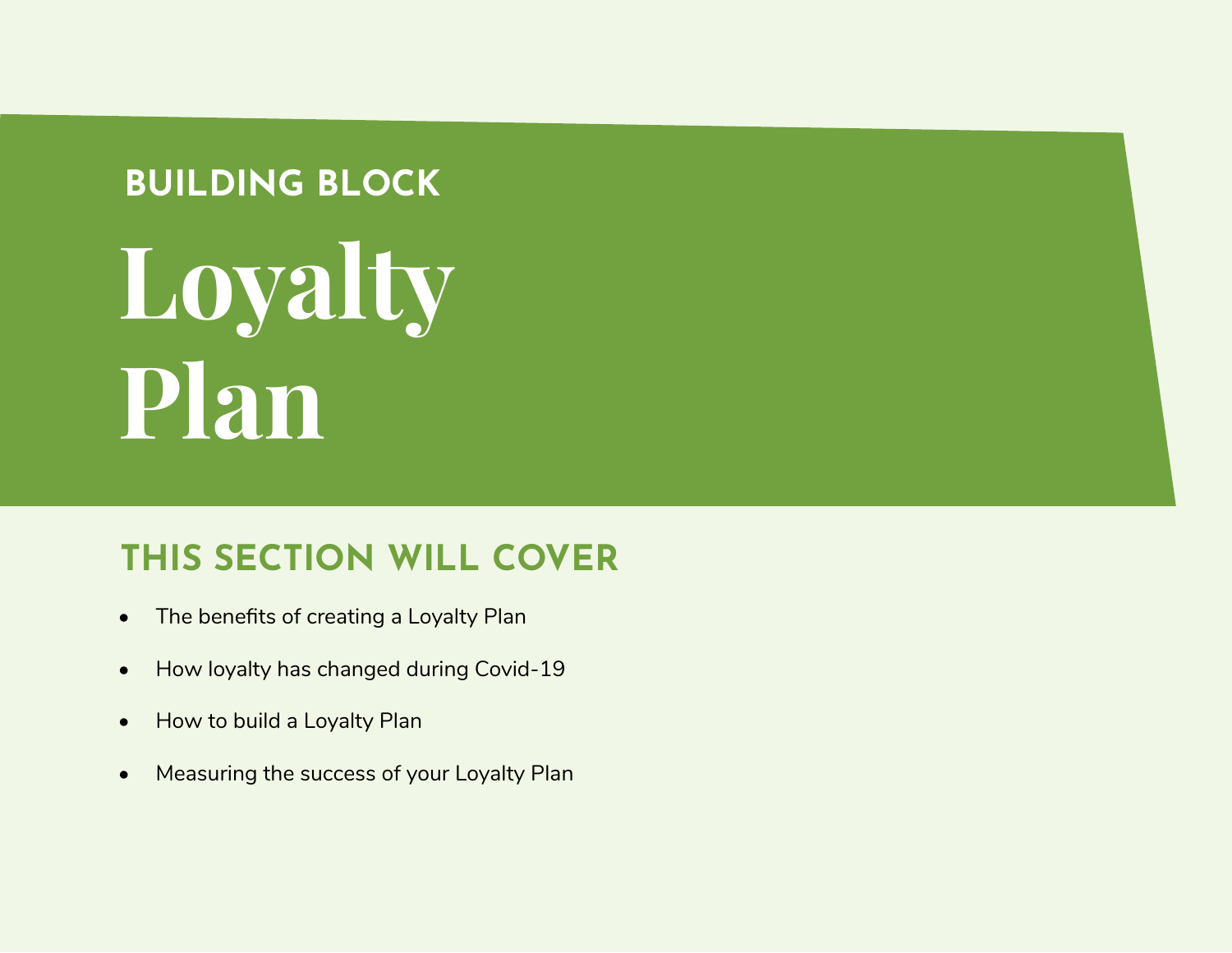# **Loyalty Plan BUILDING BLOCK**

#### **WHAT IS A LOYALTY PLAN AND WHY IS IT IMPORTANT?**

A Loyalty Plan maps out the trajectory that an audience member takes between first discovering your organization all the way through to becoming a sustaining supporter. Having the steps clearly mapped out can help you understand how to communicate with patrons according to their existing relationship with your organization, or their Relationship-Based Segment. Creating personalized touchpoints keeps customers not just coming back, but investing more in your organization, moving them into increasingly loyal segments over time.

Your engagement activities for each relationship segment should be predefined, and ideally automated, wherever possible. This ensures that patrons are moved from one relationship segment to the next based on timely communications in response to their actions.

#### **Covid considerations**

The meaning of patron loyalty has shifted with Covid-related closures. Without live events, patrons are engaging with organizations in different ways: watching digital content, taking classes online, and showing their support via donations or converting previous tickets into credits. Members are signing up or renewing their memberships without any events on the schedule - supporting organizations without expecting immediate benefits as they normally might.

Because of this, organizations can no longer use event attendance alone to determine how loyal their patrons are. Take this into consideration when building or revisiting your Loyalty Plan by examining all the ways your patrons currently engage with your organization.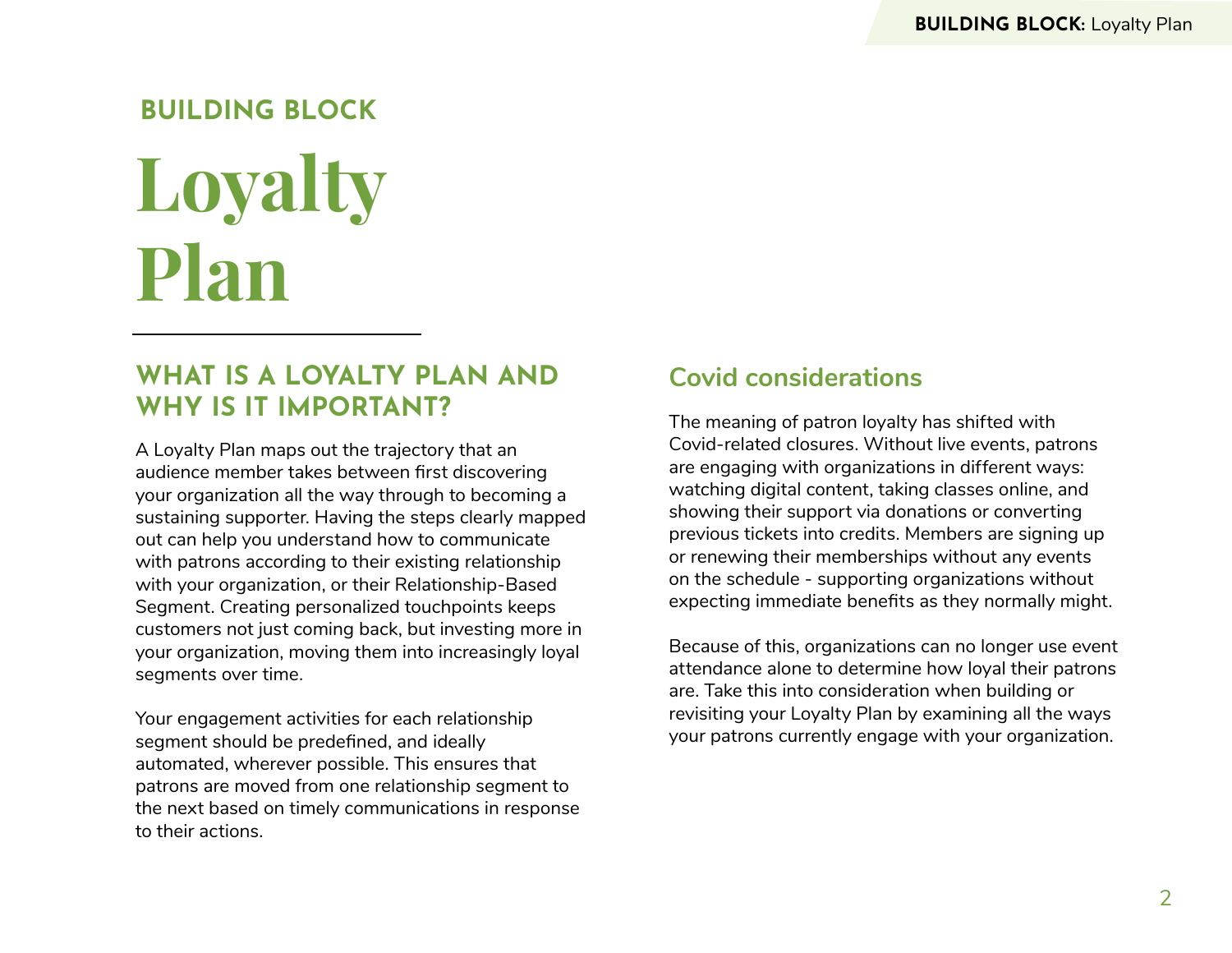#### **HOW TO BUILD A LOYALTY PLAN**

Follow along by recording each step in your **[Loyalty Plan Worksheet](https://docs.google.com/document/d/1G0xUq82GtUwXJycUzvaRIPLczI2jv-iBqUTWZK3ImJ8/edit?usp=sharing)**.

**Note:** These steps illustrate a simple Loyalty Plan with clear boundaries between each segment and a single "next step" for each one. You may find that taking a more fluid approach to segmentation and next steps is better for your organization. If so, use this as a starting point and add more complexity as needed. As people approach higher levels of loyalty (e.g. donors), it is often helpful to create personalized communications plans. We won't cover that in this guide, but Spektrix users can refer to **[these resources](https://support.spektrix.com/hc/en-us/categories/200121533-Opportunities/?utm_source=whitepaper&utm_medium=NA)** for advice.

**1. Define your relationship segments.** Use your Relationship-Based Segmentation Model to outline the different levels of loyalty customers have with your organization. When an individual falls into more than one segment, create a rule to define which segment is most important to your relationship with the individual.

**Example:** *One-off Ticket Buyer*, *Regular Ticket Buyer*, *Subscriber/Benefit-led Member*, *Philanthropic Member or Donor*, *Creditholder*. A *Credit-holder* who is also a *Regular Ticket Buyer* is segmented as a *Regular Ticket*

*Buyer* because that relationship shows the greatest loyalty to the organization.

**2. Identify your segments' values and motives.** Use your CRM system to research patrons' behavior in each relationship segment. Determine common reasons for joining a particular level or common behavioral characteristics. Do they utilize benefits?

Do they respond to incentives? Are most credit-holders one-time or regular ticket buyers? You can also conduct interviews with a sample of patrons in each group. Use the commonalities you find in this research to identify shared motivations. For more guidance on testing audience motivations, see our Continual Improvement Building Block.

**Example:** When you survey regular ticket buyers you learn that they prefer to purchase individual tickets, within two weeks of each event. 'Flexibility' becomes a key value for this segment in your Loyalty Plan.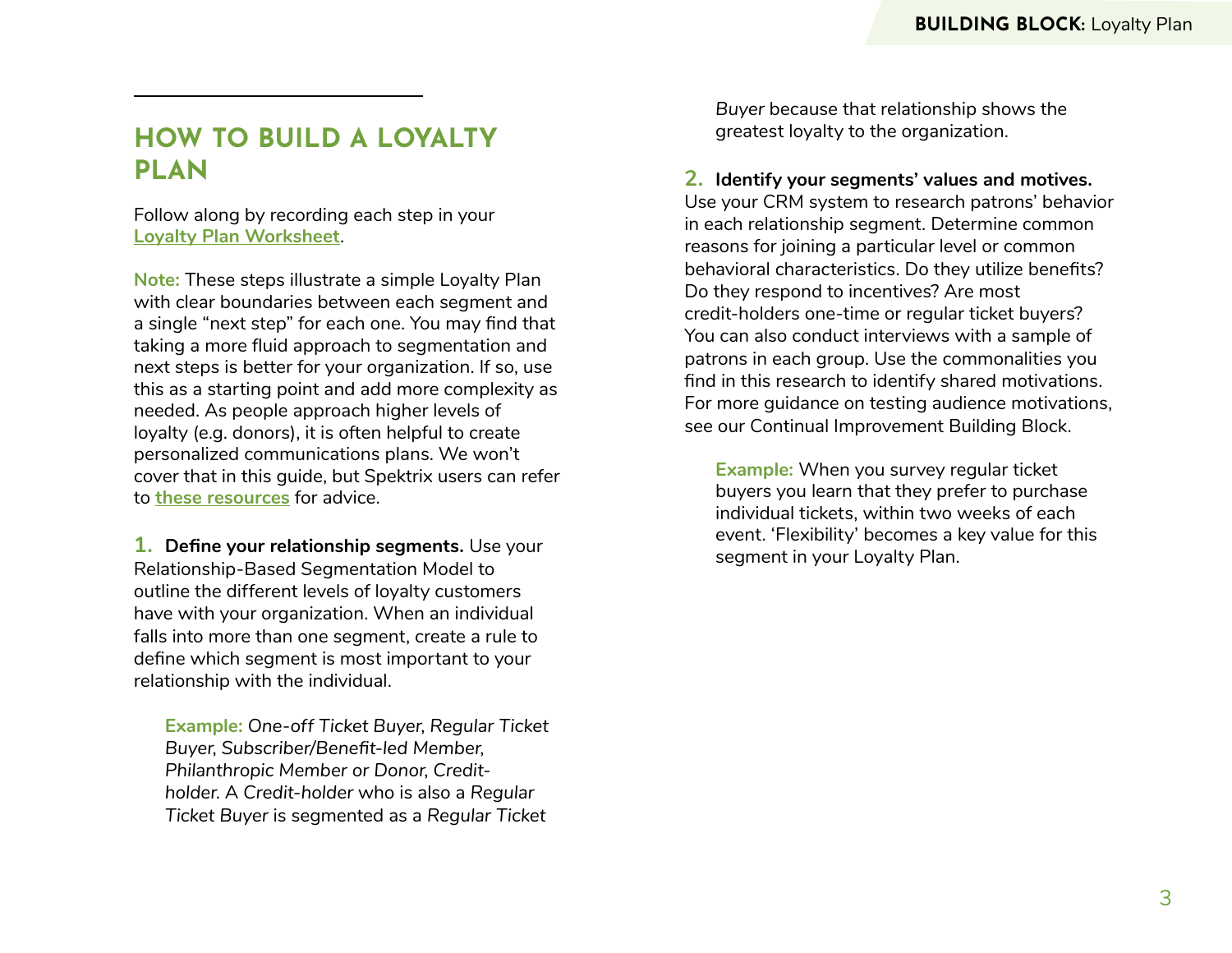**3. Design incentive and stewardship plans** for each segment based on their values and motives cross-referenced with your Motivations and Incentives Plan. Incentives (sometimes called benefits) are promised perks of being in a certain segment, such as presale for *Members*. Stewardship goes beyond promised and transactional incentives to make an individual feel special. Benefits and stewardship should be easy to automate and do not need to be expensive.

**Example:** Design the *Regular Ticket Buyer*  segment's incentive plan to include an automated thank-you email after a second purchase with an offer on their next purchase. Design their stewardship plan to include a note on their seat thanking them for their frequent attendance.

**4. Know your next step.** For every segment, define the most logical next step on the loyalty plan. Treat everyone as if they have the potential to move into a more loyal segment. In many cases this will be an obvious choice; when it isn't, use your CRM system to analyze common behavior patterns for each segment to learn what a typical loyalty progression looks like.

**Example:** You find that most *Members* were *Regular Ticket Buyers* first, and so target *Regular Ticket Buyers* to become *Members* as a next step.

**5.** Build key messages and Integrated Emails to

steward each of your segments and ultimately move patrons from one relationship segment to the next. This is a useful point to determine which segments are appropriate for a one-to-many communications strategy and which require a targeted one-to-one strategy, for example, donors or members over a certain giving level.

**Example:** Showing *Regular Ticket Buyers* how they can flexibly attend more shows by buying a membership.

Personalize these messages further by laying additional segments, such as Buying-based, over your loyalty segments.

**Example:** Send *Regular Ticket Buyers* in your *Family* segment emails with a photo of a family-friendly event, replacing these with avant-garde art images for the *Contemporary* segment.

**6. Time the move.** Program your CRM system and email tools to automatically ask customers to increase their loyalty and move to the next level. These automations may be behavior-based or timebased.

**Example:** Program automated emails to ask *Regular Ticket Buyers* to join as a member after their third purchase in any given year; or ask *Members* to renew their membership in one year's time.